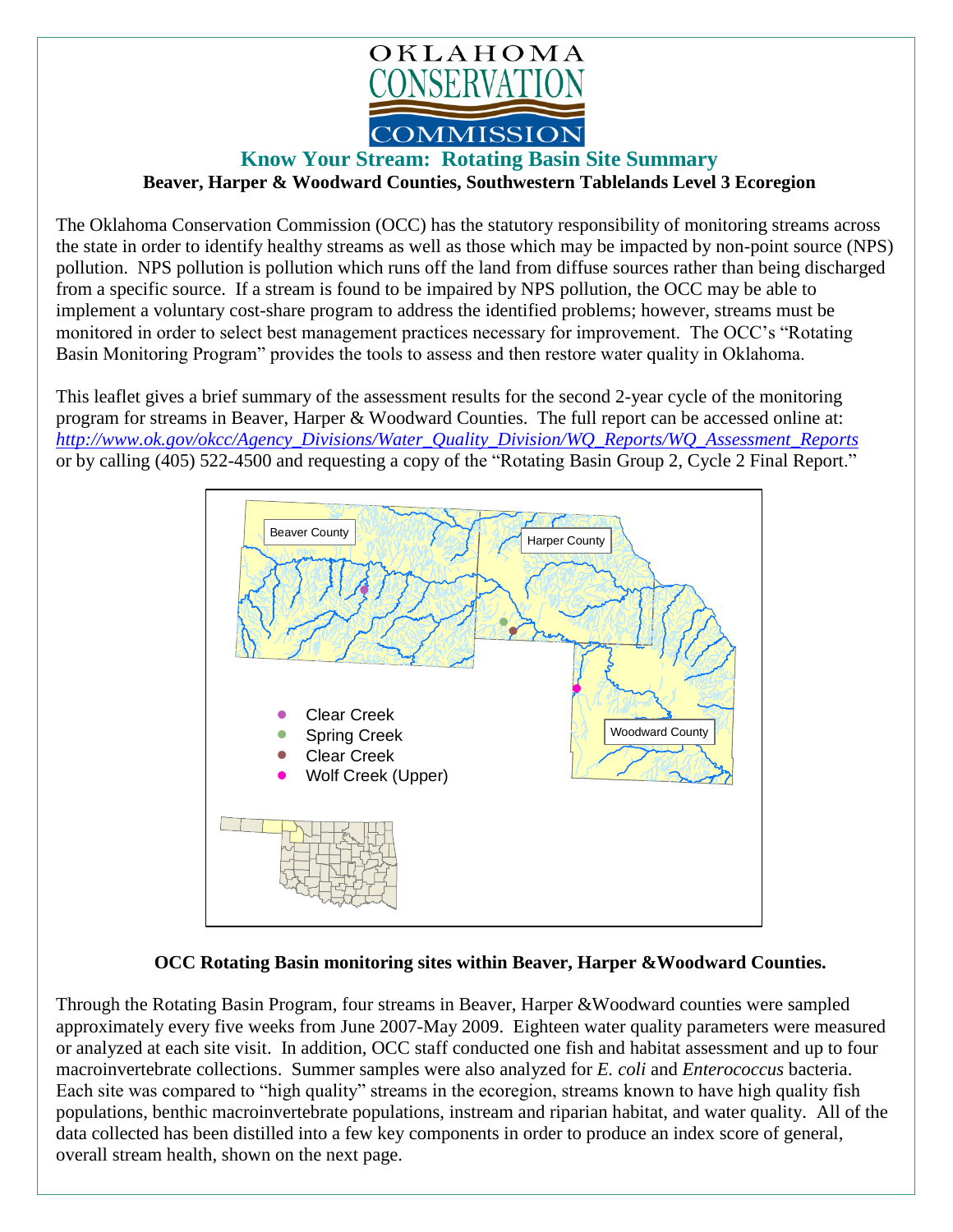**Summary of general stream health as determined by comparison to high quality streams in the Southwestern Tablelands ecoregion and by assessment using Oklahoma State Water Quality Standards***†***.**

|                                                                                                                                                                                                 | <b>Good</b>                                      |                                                  | <b>Moderate</b>              |                               |
|-------------------------------------------------------------------------------------------------------------------------------------------------------------------------------------------------|--------------------------------------------------|--------------------------------------------------|------------------------------|-------------------------------|
| moderate<br>good<br>poor                                                                                                                                                                        | <b>Clear Creek</b><br>(Beaver<br><b>County</b> ) | <b>Clear Creek</b><br>(Harper<br><b>County</b> ) | <b>Wolf Creek</b><br>(Upper) | <b>Spring</b><br><b>Creek</b> |
| <b>Overall Stream Health</b>                                                                                                                                                                    | 49                                               | 45                                               | 43                           | 37                            |
| Phosphorus                                                                                                                                                                                      | 5                                                | 5                                                | 5                            | $5\overline{)}$               |
| Nitrogen                                                                                                                                                                                        | 5                                                | 5                                                | 5                            | 3                             |
| Ammonia                                                                                                                                                                                         | 5                                                | 5                                                | 5                            | 5                             |
| Dissolved Oxygen                                                                                                                                                                                | 5                                                | 5                                                | 5                            | 5                             |
| pH                                                                                                                                                                                              | 5                                                | 5                                                | 5                            | 5                             |
| Turbidity                                                                                                                                                                                       | 5                                                | 5                                                | 5                            | 5                             |
| Salts (chloride, sulfate, TDS)                                                                                                                                                                  | 5                                                | 5                                                | 5                            | 5                             |
| Fish                                                                                                                                                                                            | $\overline{3}$                                   | 5                                                | 5                            | $\mathbf{1}$                  |
| Macroinvertebrates                                                                                                                                                                              |                                                  | 5                                                | 3                            | 3                             |
| Instream/Riparian Habitat                                                                                                                                                                       | 5                                                | 5                                                | 5                            | 5                             |
| Bacteria                                                                                                                                                                                        | 5                                                | $-5$                                             | $-5$                         | $-5$                          |
| Scale of 1-5 with 5 being the best                                                                                                                                                              |                                                  |                                                  |                              |                               |
| 1=significantly worse than high quality sites<br>KEY:<br>3=not as good as high quality sites but not impaired<br>5=equal to or better than high quality sites<br>-5=impaired by state standards |                                                  |                                                  |                              |                               |

## **Note: Most streams in Oklahoma are impaired by at least one type of bacteria.**

**Clear Creek (Beaver County) (OK720500-02-0300F):** This stream is comparable to high quality streams in the ecoregion for most parameters. The fish community was of slightly poorer quality and the macroinvertebrate community was of significantly lower quality. This is an outstanding stream.

**Clear Creek (Harper County) (OK720500-02-0070G):** This stream is comparable to high quality streams in the ecoregion for all parameters except bacteria. This is an outstanding stream.

**Wolf Creek (Upper) (OK720500-03-0010G):** This stream is comparable to high quality streams in the ecoregion for all parameters except bacteria, and the macroinvertebrate community which was significantly worse than the high quality sites in the area.

**Spring Creek (OK720500-02-0100D):** This stream is comparable to high quality streams for most parameters except bacteria. The fish community was of significantly lower quality and the macroinvertebrate community of slightly lower quality.

*† The use of Oklahoma Water Quality Standards to assess streams and the 2010 results are described in the DEQ's 2010 Integrated Report, accessible online at: http://www.deq.state.ok.us/wqdnew/305b\_303d/2010\_integrated\_report\_entire\_document.pdf*